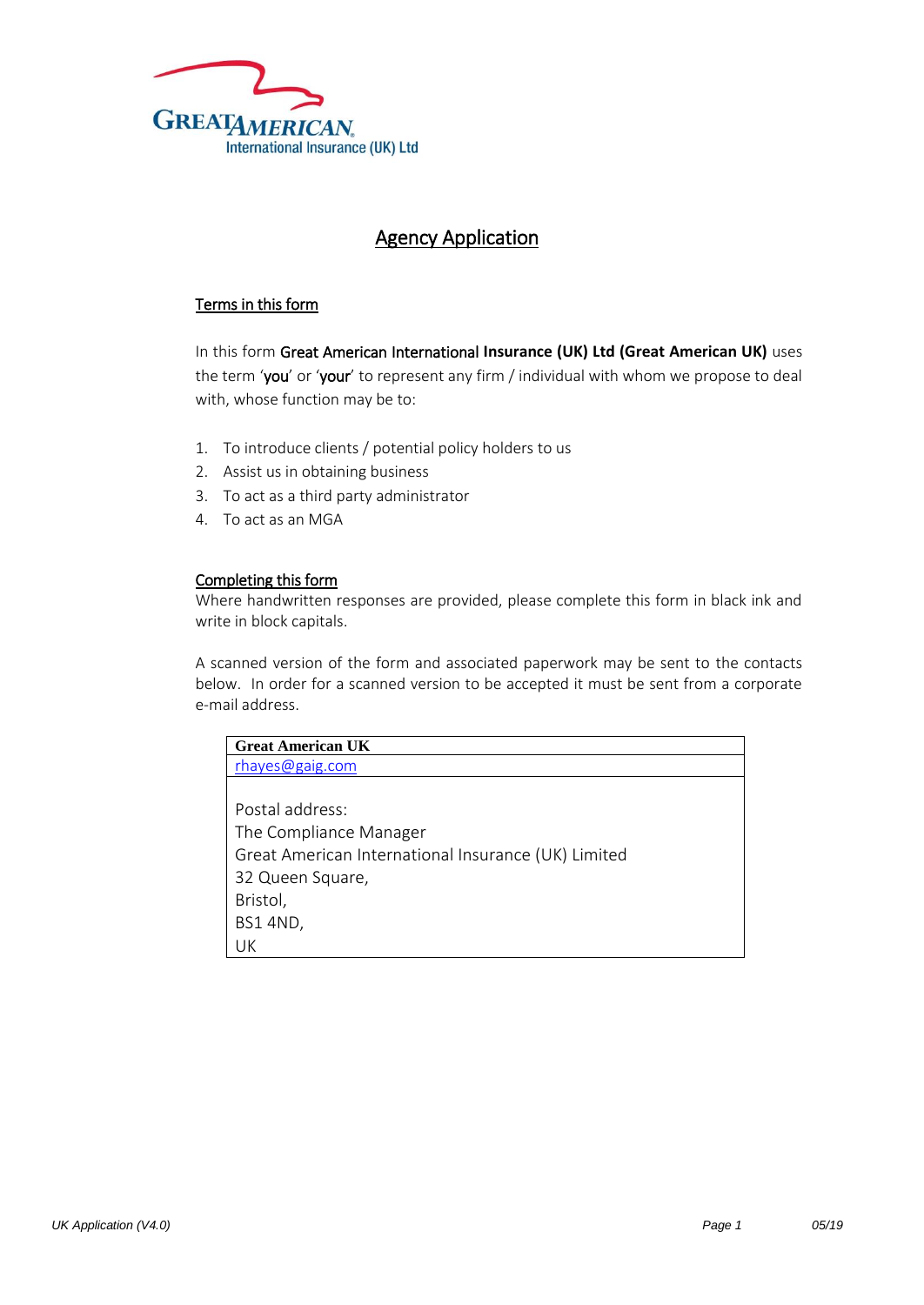

| 1. General Information and Background                                                                                                                                                                                                                                                                                        |                                                         |  |  |  |  |
|------------------------------------------------------------------------------------------------------------------------------------------------------------------------------------------------------------------------------------------------------------------------------------------------------------------------------|---------------------------------------------------------|--|--|--|--|
| Full title:                                                                                                                                                                                                                                                                                                                  |                                                         |  |  |  |  |
| Trading location(s) (Full address inc postcode):                                                                                                                                                                                                                                                                             |                                                         |  |  |  |  |
|                                                                                                                                                                                                                                                                                                                              | Tel no.                                                 |  |  |  |  |
| 1.                                                                                                                                                                                                                                                                                                                           | Fax no.                                                 |  |  |  |  |
| 2.                                                                                                                                                                                                                                                                                                                           | Tel no.                                                 |  |  |  |  |
|                                                                                                                                                                                                                                                                                                                              | Fax no.                                                 |  |  |  |  |
| 3.                                                                                                                                                                                                                                                                                                                           | Tel no.                                                 |  |  |  |  |
|                                                                                                                                                                                                                                                                                                                              | Fax no.                                                 |  |  |  |  |
| Principal Business Activities:                                                                                                                                                                                                                                                                                               |                                                         |  |  |  |  |
| General email address:<br>(This address is used to correspond with<br>you about all matters except Accounts<br>and Compliance)<br>Accounts email address:<br>(If different from General)<br>Contact Name for Compliance/Legal<br>purposes:<br>Claims email address:<br>(If different from General)<br>Main web site address: |                                                         |  |  |  |  |
| Date business established:                                                                                                                                                                                                                                                                                                   |                                                         |  |  |  |  |
| <b>Structure Chart:</b>                                                                                                                                                                                                                                                                                                      | Please attach your latest structure chart if available. |  |  |  |  |
| <b>Subsidiary Companies:</b>                                                                                                                                                                                                                                                                                                 | Please provide details of any subsidiary companies.     |  |  |  |  |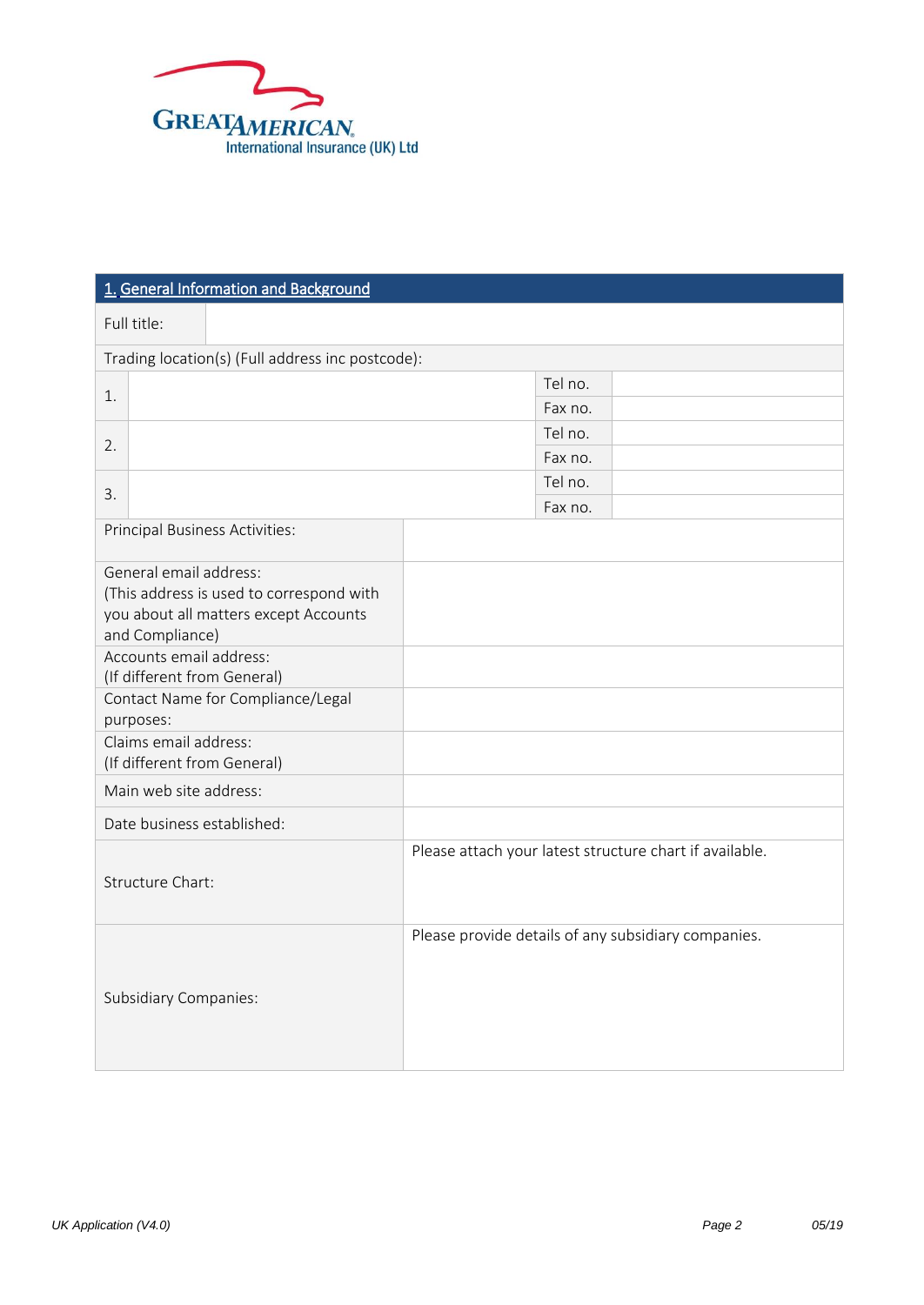

| 2. FCA Authorisation:                                                            |                                                                                                          |                                                                                                                                                               |
|----------------------------------------------------------------------------------|----------------------------------------------------------------------------------------------------------|---------------------------------------------------------------------------------------------------------------------------------------------------------------|
| Firm reference number                                                            |                                                                                                          |                                                                                                                                                               |
| Name registered with FCA                                                         |                                                                                                          |                                                                                                                                                               |
| Connection between name<br>shown by FCA and Title<br>(if different)              |                                                                                                          |                                                                                                                                                               |
| FCA regulated business<br>authorised to write                                    |                                                                                                          |                                                                                                                                                               |
| Do you use Appointed<br>Representatives?                                         | $Yes \Box No \Box$                                                                                       | If Yes provide details of the Appointed<br>representatives,<br>and<br>provide details of processes to maintain<br>assurance over their regulatory competence. |
| If you operate on a FOS basis<br>please provide details of<br>passporting rights | Yes $\n  No\n  o$                                                                                        |                                                                                                                                                               |
| Data protection                                                                  | ICO registration<br>number:                                                                              |                                                                                                                                                               |
| Data Controller / Data<br>Processor                                              | Is the business<br>registered as a Data<br>Controller or Data<br>Processor?                              |                                                                                                                                                               |
| Data Protection processes                                                        | Provide Privacy notice,<br>SAR process, Data<br>Breach process                                           |                                                                                                                                                               |
| Describe the information<br>security measures applied to<br>data:                | for example:<br>encryption standards<br>utilised, data storage<br>and back-up security,<br>site security |                                                                                                                                                               |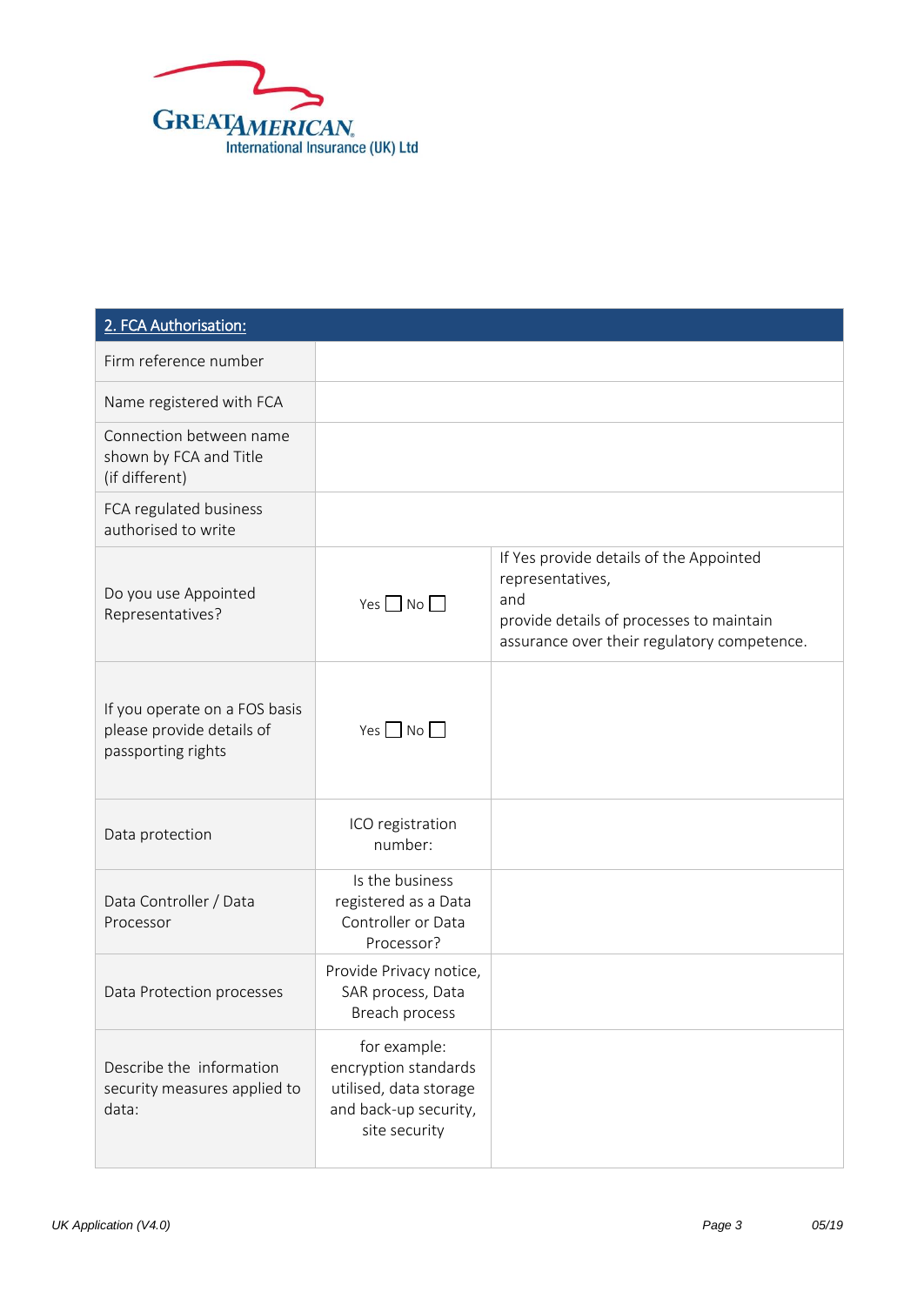

| 3. Company Information                                                                                                                                                          |                                   |                      |                                                          |                  |                                                                                  |
|---------------------------------------------------------------------------------------------------------------------------------------------------------------------------------|-----------------------------------|----------------------|----------------------------------------------------------|------------------|----------------------------------------------------------------------------------|
| Type:                                                                                                                                                                           |                                   |                      |                                                          |                  | Sole trader / Partnership / Limited Company/Other (please delete as appropriate) |
|                                                                                                                                                                                 |                                   |                      |                                                          |                  |                                                                                  |
| Corporate Registration Number:                                                                                                                                                  |                                   |                      |                                                          |                  |                                                                                  |
| Employees:                                                                                                                                                                      |                                   | <b>Number</b>        |                                                          | Number           |                                                                                  |
|                                                                                                                                                                                 | Full-time                         |                      | Part Time                                                |                  |                                                                                  |
| Memberships:                                                                                                                                                                    | <b>BIBA</b>                       |                      |                                                          | <b>No</b><br>Yes |                                                                                  |
|                                                                                                                                                                                 | IIB                               |                      |                                                          | Yes<br>No        |                                                                                  |
|                                                                                                                                                                                 | Network                           | Yes $\Box$ No $\Box$ | If yes, please specify:                                  |                  |                                                                                  |
|                                                                                                                                                                                 | Others                            | Yes $\Box$ No $\Box$ | If yes, please specify:                                  |                  |                                                                                  |
| Ownership:                                                                                                                                                                      | Share Capital                     |                      | Authorised £                                             |                  | Paid Up £                                                                        |
|                                                                                                                                                                                 | Formal Agreement for Partnership? |                      |                                                          |                  | $Yes \tNo$                                                                       |
| Directors/Partners:<br>(names of ALL                                                                                                                                            | <b>Full Name</b>                  |                      |                                                          |                  | % Share Holding or<br>Partnership                                                |
| principals must be                                                                                                                                                              |                                   |                      |                                                          |                  |                                                                                  |
| shown)                                                                                                                                                                          |                                   |                      |                                                          |                  |                                                                                  |
| Details of all                                                                                                                                                                  |                                   |                      |                                                          |                  |                                                                                  |
| directors,                                                                                                                                                                      |                                   |                      |                                                          |                  |                                                                                  |
| principals, partners                                                                                                                                                            |                                   |                      |                                                          |                  |                                                                                  |
| and controllers. <sup>1</sup>                                                                                                                                                   |                                   |                      |                                                          |                  |                                                                                  |
|                                                                                                                                                                                 |                                   |                      |                                                          |                  |                                                                                  |
|                                                                                                                                                                                 |                                   |                      |                                                          |                  |                                                                                  |
| Company                                                                                                                                                                         |                                   |                      | Who owns the company? If different to above, please give |                  |                                                                                  |
| ownership:                                                                                                                                                                      | details of significant owners.    |                      |                                                          |                  |                                                                                  |
| Has any Director, Partner, Proprietor, Manager had:                                                                                                                             |                                   |                      |                                                          |                  |                                                                                  |
| Any Agency or Agreement with any insurer refused or cancelled other than for<br>reasons of lack of support?                                                                     |                                   |                      |                                                          |                  | Yes $\neg$ No $\neg$                                                             |
| Been adjudged bankrupt or subject to receiving order or County Court Judgement                                                                                                  |                                   |                      |                                                          |                  | No <sub>1</sub><br>$Yes$                                                         |
| Had a licence, authorisation or registration to conduct insurance mediation<br>$Yes$ $No$<br>business or any other regulated activity suspended, withdrawn or not renewed       |                                   |                      |                                                          |                  |                                                                                  |
| Been refused membership, censured, fined, disciplined, suspended, or expelled by<br>Yes $\Box$ No $\Box$<br>any insurance industry regulatory body or trade association         |                                   |                      |                                                          |                  |                                                                                  |
| Been convicted of any criminal offence (not treated as a spent conviction under<br>$Yes \Box No \Box$<br>Rehabilitation of Offenders Act 1974) other than motoring convictions? |                                   |                      |                                                          |                  |                                                                                  |
| If Yes, to any of the above, please provide details:                                                                                                                            |                                   |                      |                                                          |                  |                                                                                  |

-

<sup>&</sup>lt;sup>1</sup> For this purpose, a controller is a person who holds 20% or more of the shares or voting power in your *firm, or holds voting power in your firm, or any parent, as a result of which the person is able to exercise significant influence over the management of your firm.*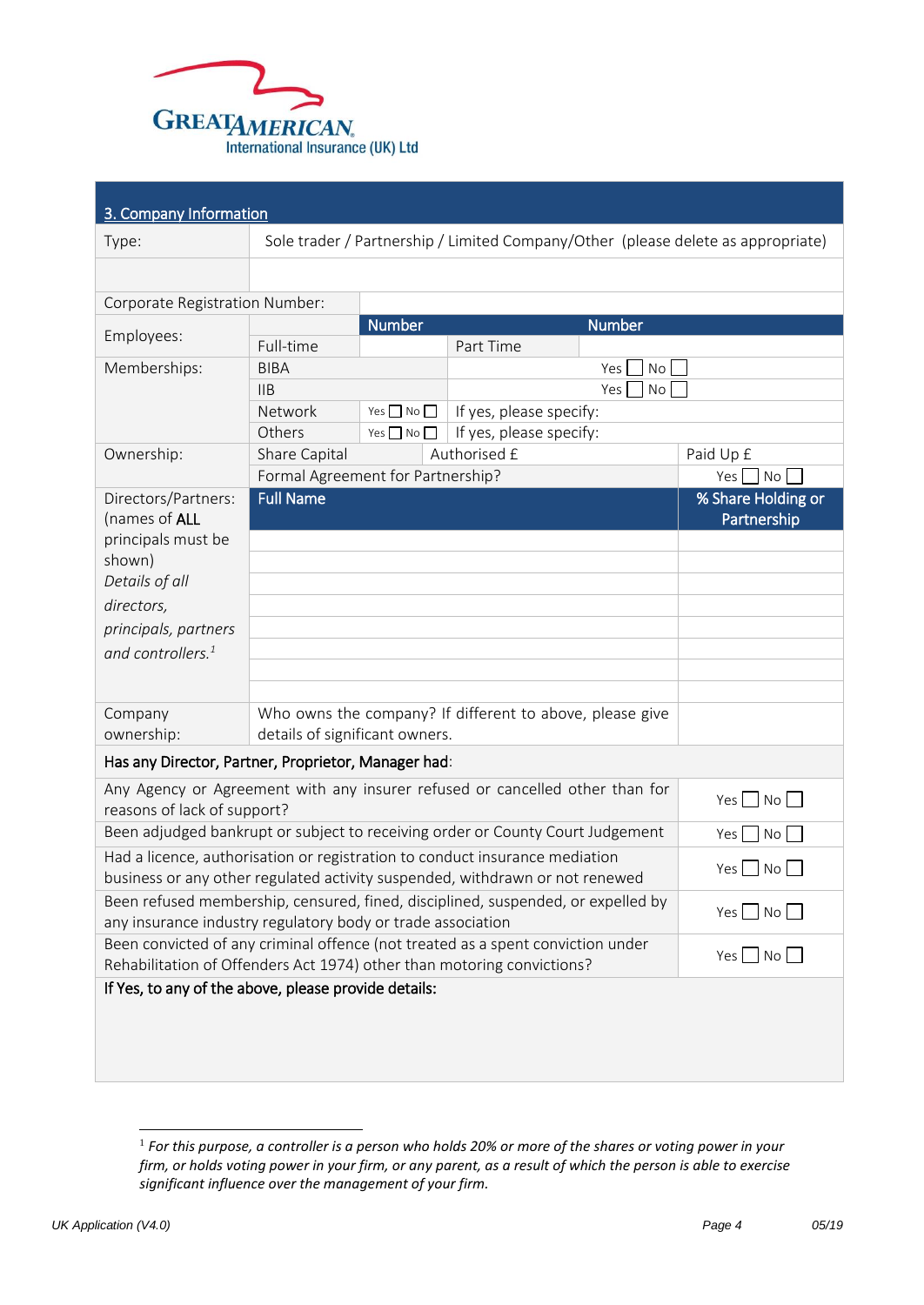

## 4. General Questions

| Do you have in place appropriate policies<br>to manage conflicts of interest? (please<br>provide policy documents)                                                                            |  |
|-----------------------------------------------------------------------------------------------------------------------------------------------------------------------------------------------|--|
| in place<br>have<br>appropriate<br>you<br>Do.<br>procedures to counter the risk of your<br>firm becoming involved in bribery or<br>corruption?<br>(please)<br>provide<br>policy<br>documents) |  |
| Do you have in place appropriate<br>Procedures to verify the fitness and<br>probity or competency of all<br>staff<br>members involved in key functions?<br>(please provide policy documents)  |  |
| you have in place appropriate<br>Do.<br>procedures to ensure that all staff                                                                                                                   |  |
| members comply with<br>competency                                                                                                                                                             |  |
| requirements (please provide policy or                                                                                                                                                        |  |
| other documents)                                                                                                                                                                              |  |
| Do any of the individuals listed in section                                                                                                                                                   |  |
| 3, or any family members of these<br>persons, currently or have previously held                                                                                                               |  |
| any position of responsibility with any                                                                                                                                                       |  |
| government or any governmental agency?                                                                                                                                                        |  |
| If yes please provide details                                                                                                                                                                 |  |
| Do you have in place a business continuity                                                                                                                                                    |  |
| plan and is this plan periodically tested?<br>(please provide process documents)                                                                                                              |  |
|                                                                                                                                                                                               |  |
| Do you have in place a complaints                                                                                                                                                             |  |
| handling policy? (please provide process<br>documents)                                                                                                                                        |  |
|                                                                                                                                                                                               |  |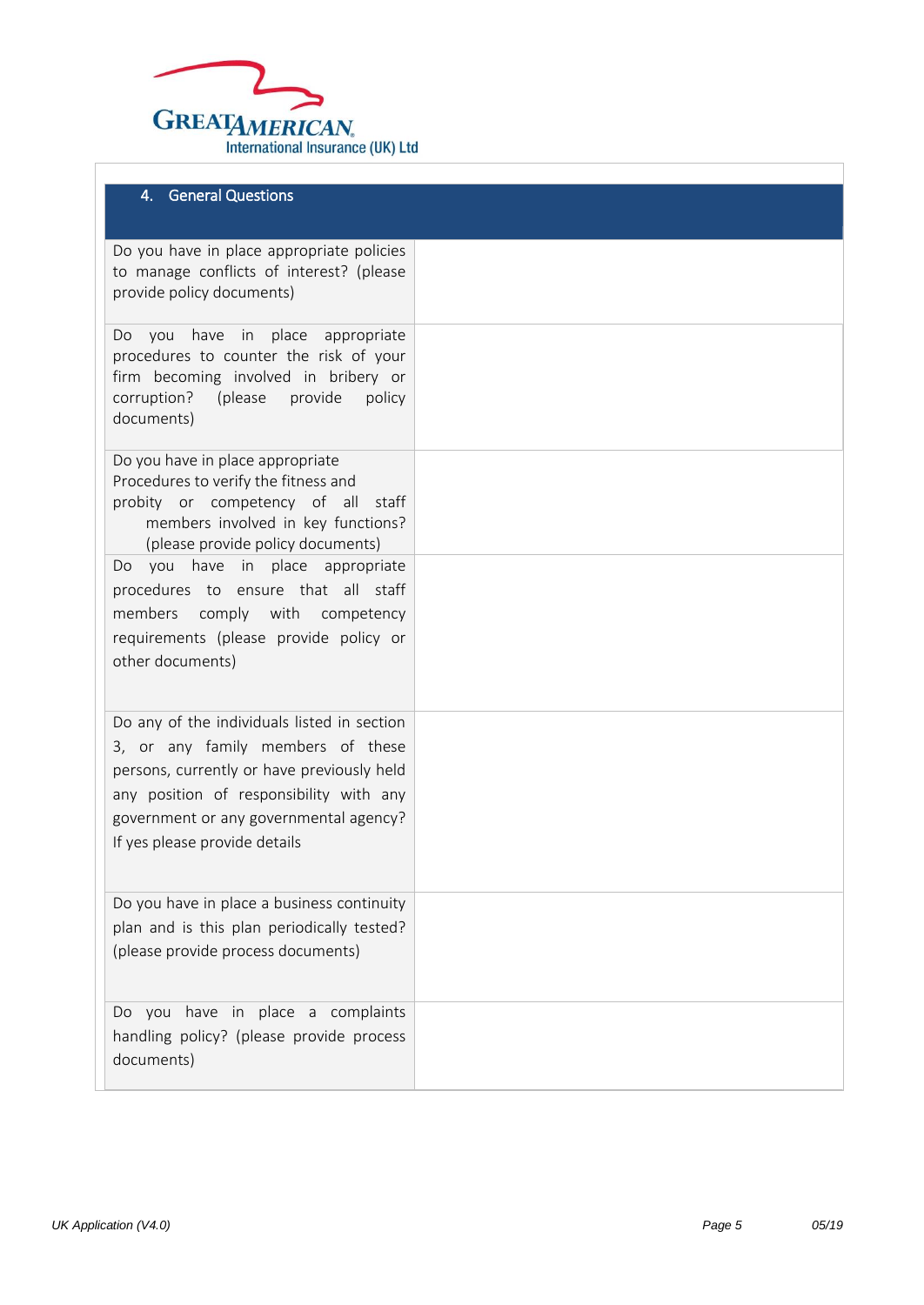

| 5. Financial information (please provide a copy of the last 2 years audited financial statements) |                       |            |                        |        |
|---------------------------------------------------------------------------------------------------|-----------------------|------------|------------------------|--------|
| Financial year end:                                                                               |                       |            |                        |        |
| Please enclose a copy of your last 2<br>years Accounts:                                           | Accounts<br>enclosed: | Yes     No | Accounts to<br>follow: | Yes/No |
| <b>Changes since Trading Accounts:</b>                                                            |                       |            |                        |        |
| Comments on Accounts:                                                                             |                       |            |                        |        |
| How is the business financed?:<br>(include details of borrowings and<br>security for loans etc)   |                       |            |                        |        |

| 5. Bank details                          |               |                   |                 |  |
|------------------------------------------|---------------|-------------------|-----------------|--|
| Bank name:                               | Account Name: | Sort Code:        | Account Number: |  |
| Separate office and<br>clients accounts: |               | Yes $\n  No \Box$ |                 |  |
| Trust status:                            |               | No    <br>Yes l   |                 |  |

| 6. Professional Indemnity - Please Supply Certificate |                                                      |  |  |
|-------------------------------------------------------|------------------------------------------------------|--|--|
| Name of Insurer:                                      |                                                      |  |  |
| Expiry date:                                          |                                                      |  |  |
| Limit of Indemnity:                                   | £<br>Aggregate or Any One Claim?                     |  |  |
| Any Claims: (please<br>provide full details)          | Yes $\Box$ No $\Box$ (If yes please provide details) |  |  |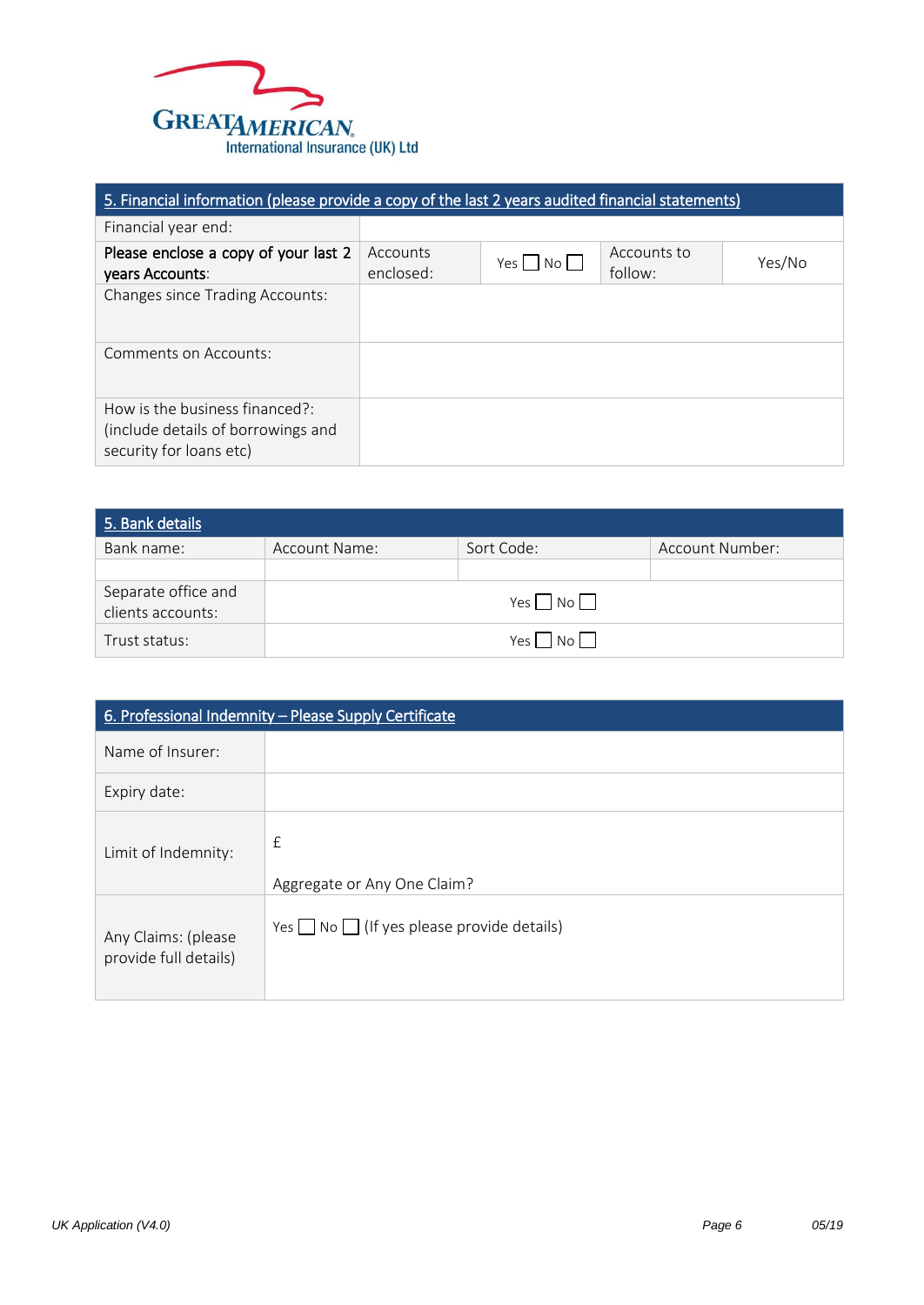

| 7. Business Portfolio and Income |                        |                         |                        |  |
|----------------------------------|------------------------|-------------------------|------------------------|--|
| <b>Business Type</b>             | Gross Premium Income £ | <b>Business Type</b>    | Gross Premium Income £ |  |
| Construction:                    |                        | Financial Institutions: |                        |  |
| <b>Contractors Plant:</b>        |                        |                         |                        |  |
| Leased Assets:                   |                        |                         |                        |  |
| <b>Commercial Bonds:</b>         |                        | Schemes:                |                        |  |
| Trade Credit:                    |                        |                         |                        |  |
| Income from other<br>sources:    |                        |                         |                        |  |

| 8. Main Other Agencies Held |          |                 |  |  |
|-----------------------------|----------|-----------------|--|--|
| Company                     | Location | Size of account |  |  |
|                             |          |                 |  |  |
|                             |          |                 |  |  |
|                             |          |                 |  |  |
|                             |          |                 |  |  |
|                             |          |                 |  |  |
| Other agencies held:        |          |                 |  |  |
| Agencies cancelled:         |          |                 |  |  |
| (show reasons)              |          |                 |  |  |
| Lloyds brokers:             |          |                 |  |  |
| Lloyds syndicates:          |          |                 |  |  |

| 9. Computer system                                                     |  |
|------------------------------------------------------------------------|--|
| System provided by:                                                    |  |
| Used for:<br>(e.g. Office Administration,<br>Client records, Accounts) |  |
| EDI:<br>(Imarket, Insurer, software<br>house)                          |  |
| Marketing organisations:                                               |  |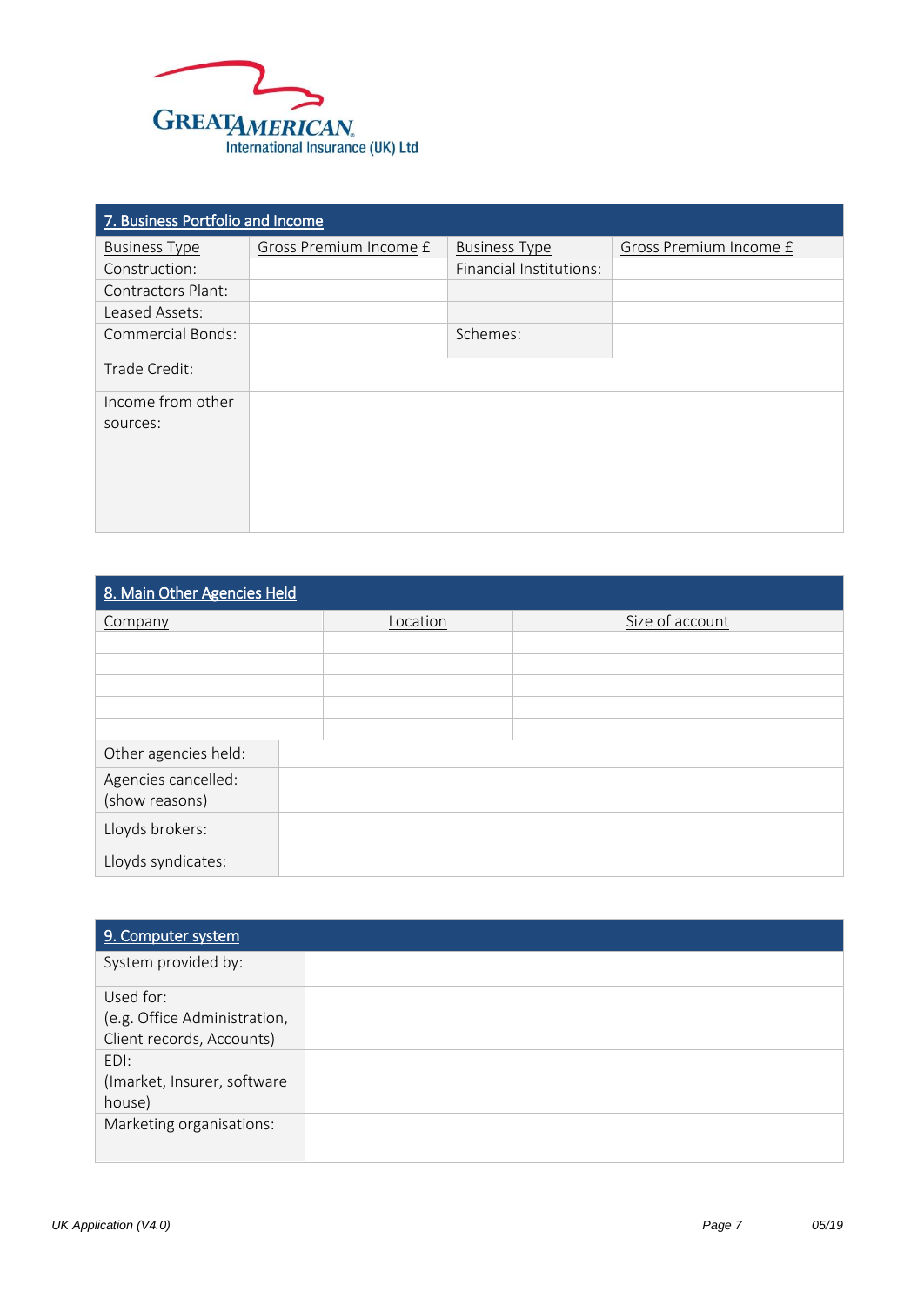

| 10. Personal details of Principals |                                                                             |  |  |  |  |
|------------------------------------|-----------------------------------------------------------------------------|--|--|--|--|
|                                    | Provide details for at least the 3 main principals (directors or partners). |  |  |  |  |
| Principal 1                        |                                                                             |  |  |  |  |
| Name:                              | Date of birth:                                                              |  |  |  |  |
| Home address:                      |                                                                             |  |  |  |  |
|                                    |                                                                             |  |  |  |  |
|                                    |                                                                             |  |  |  |  |
| <b>Principal 2</b>                 |                                                                             |  |  |  |  |
| Name:                              | Date of birth:                                                              |  |  |  |  |
| Home address:                      |                                                                             |  |  |  |  |
|                                    |                                                                             |  |  |  |  |
|                                    |                                                                             |  |  |  |  |
| Principal 3                        |                                                                             |  |  |  |  |
| Name:                              | Date of birth:                                                              |  |  |  |  |
| Home address:                      |                                                                             |  |  |  |  |
|                                    |                                                                             |  |  |  |  |
|                                    |                                                                             |  |  |  |  |
| <b>Principal 4</b>                 |                                                                             |  |  |  |  |
| Name:                              | Date of birth:                                                              |  |  |  |  |
| Home address:                      |                                                                             |  |  |  |  |
|                                    |                                                                             |  |  |  |  |
|                                    |                                                                             |  |  |  |  |
| <b>Principal 5</b>                 |                                                                             |  |  |  |  |
| Name:                              | Date of birth:                                                              |  |  |  |  |
| Home address:                      |                                                                             |  |  |  |  |
|                                    |                                                                             |  |  |  |  |
|                                    |                                                                             |  |  |  |  |
|                                    |                                                                             |  |  |  |  |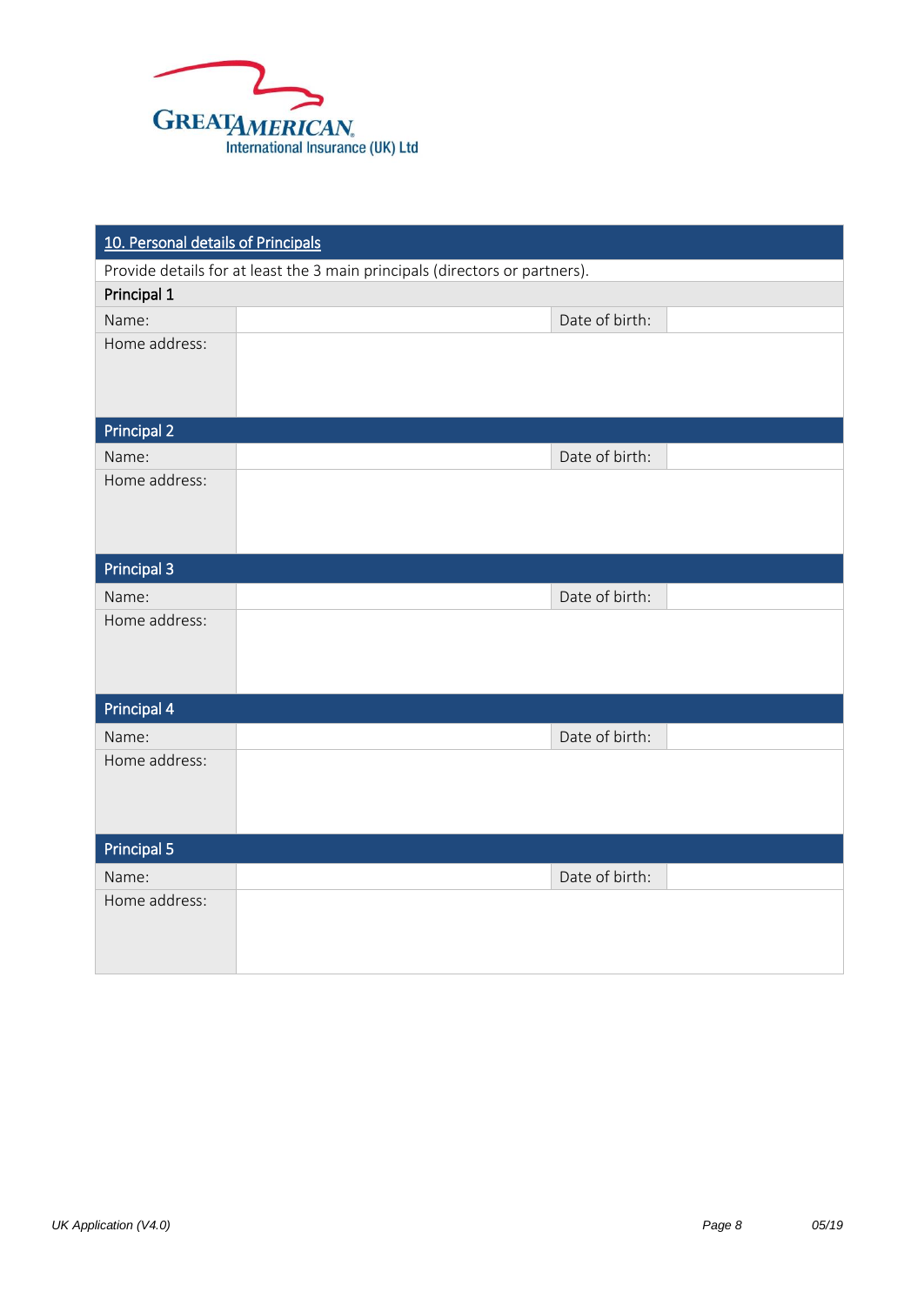

| 11. Underwriting Authority <sup>2</sup> (only complete if seeking a delegated authority)                                                                                          |  |
|-----------------------------------------------------------------------------------------------------------------------------------------------------------------------------------|--|
| Current binders:                                                                                                                                                                  |  |
| Previous binders:<br>(include details of<br>cancellation)                                                                                                                         |  |
| Details of authority<br>sought<br>(please detail exposure<br>levels & territories)                                                                                                |  |
| Details of underwriting<br>team & structure<br>(please detail key<br>personnel and level of<br>experience including<br>details of staff<br>competency & training<br>arrangements) |  |

<sup>&</sup>lt;sup>2</sup> If seeking underwriting authority please append business plan, containing at a minimum the information specified in Appendix 1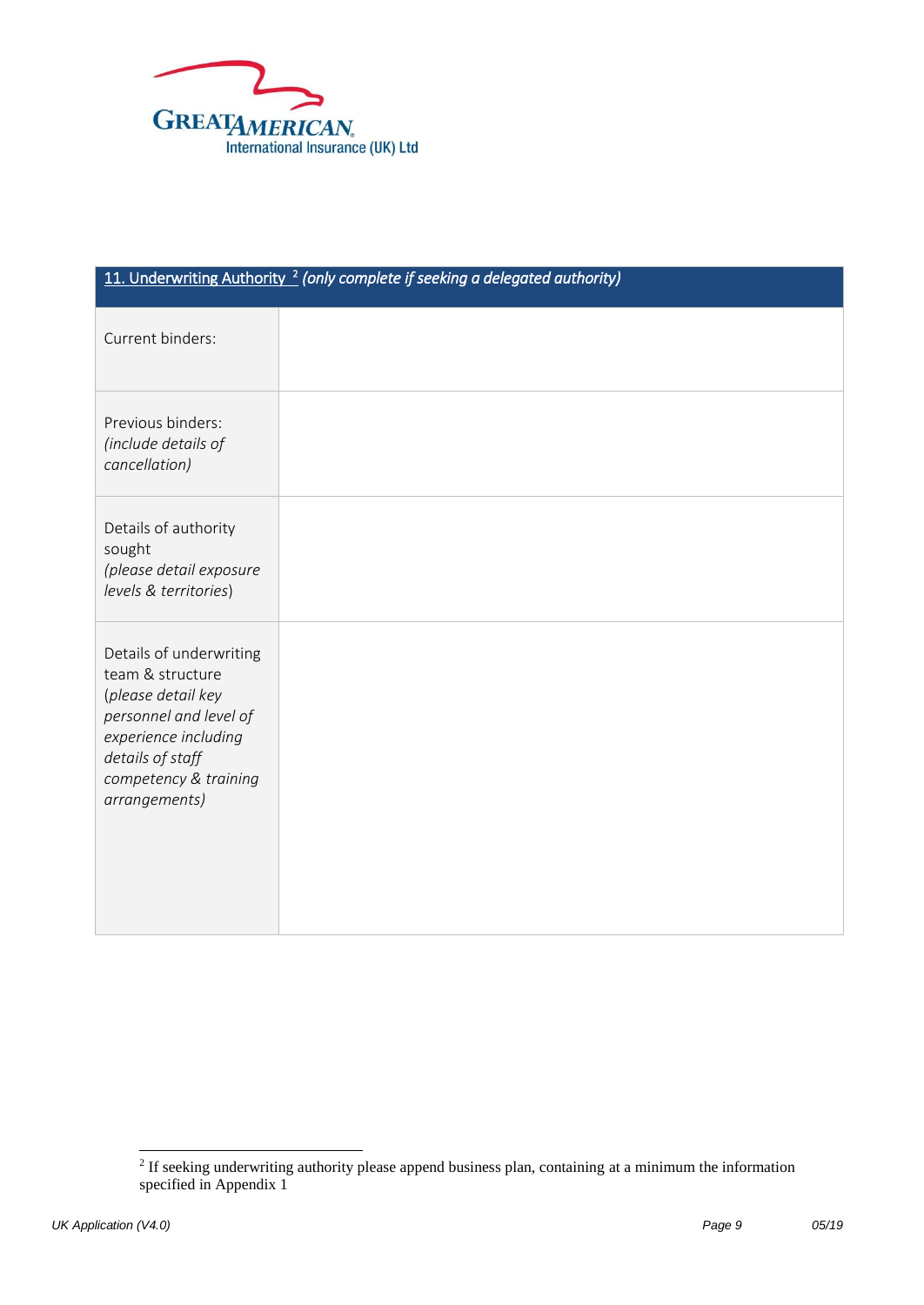

# 12. Claims Authority *(only complete if seeking delegated claims authority)* Overview of claims team & structure (*please detail key personnel and level of experience including details of staff competency & training arrangements)* Is a claims escrow required *(please provide details of proposed value & authorised signatories)* Overview / process chart for claims handling process: Do you have existing service level agreements or can you detail the service levels you propose to work to: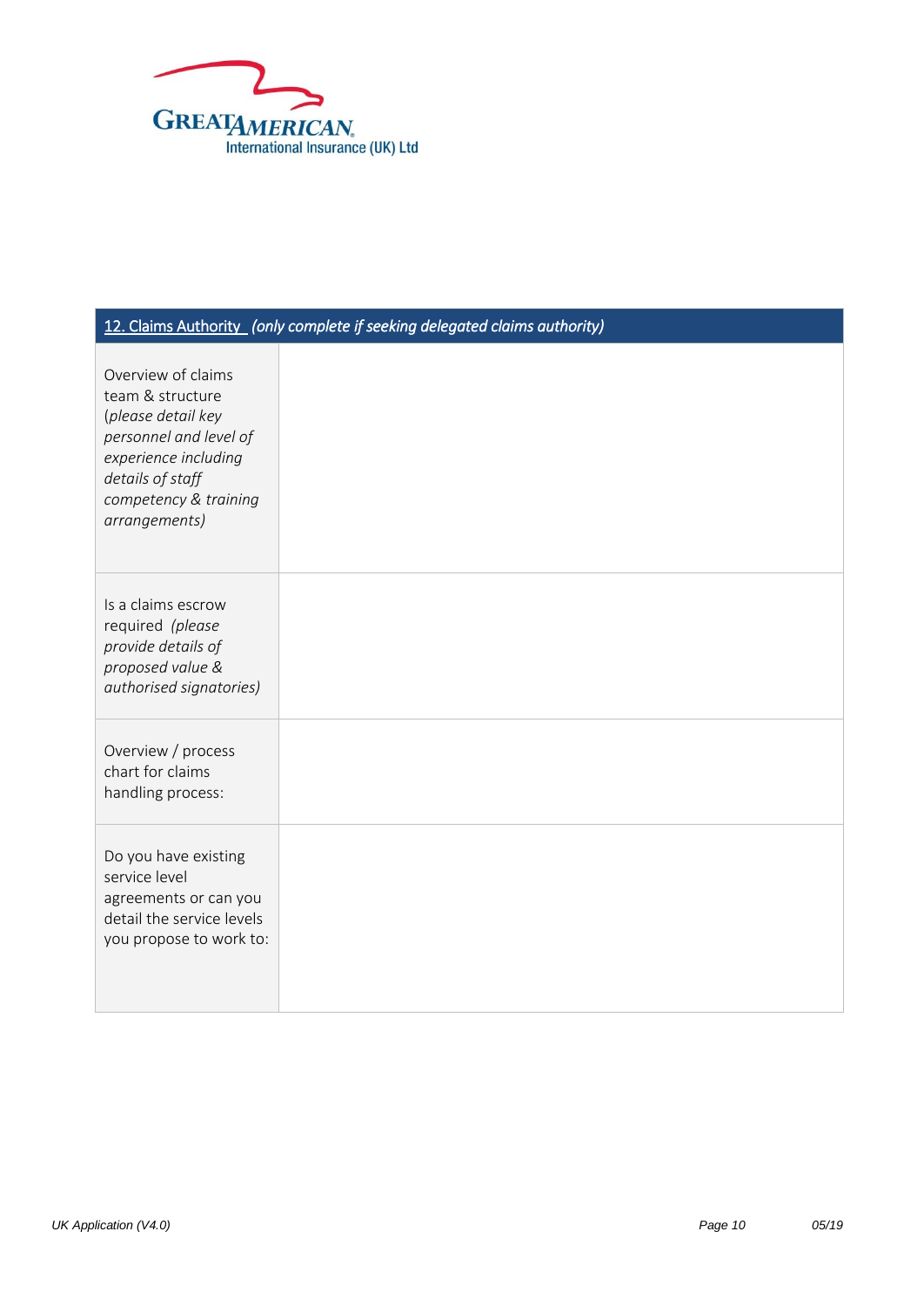

#### 13. Signature

I can confirm that all the information contained within this document is correct to the best of my knowledge.

| Signed:              |  |
|----------------------|--|
| Name: (please print) |  |
| Position in Company: |  |
| Date:                |  |

## Data Protection

The details you have provided will be used by Great American UK in accordance with the Data Protection Act 2018 and other applicable laws. In providing or continuing to provide an agency we may need to collect data that the Data Protection Act 2018 defines as sensitive (such as financial data or criminal convictions). In addition, in order to process your information for the purpose of providing or continuing to provide an agency with us, it may be necessary to pass your information to selected third parties and other Group companies, some of whom are outside of the EEA. By proceeding with this application you signify your contractual agreement to holding and processing such data concerning you and your business in this manner.